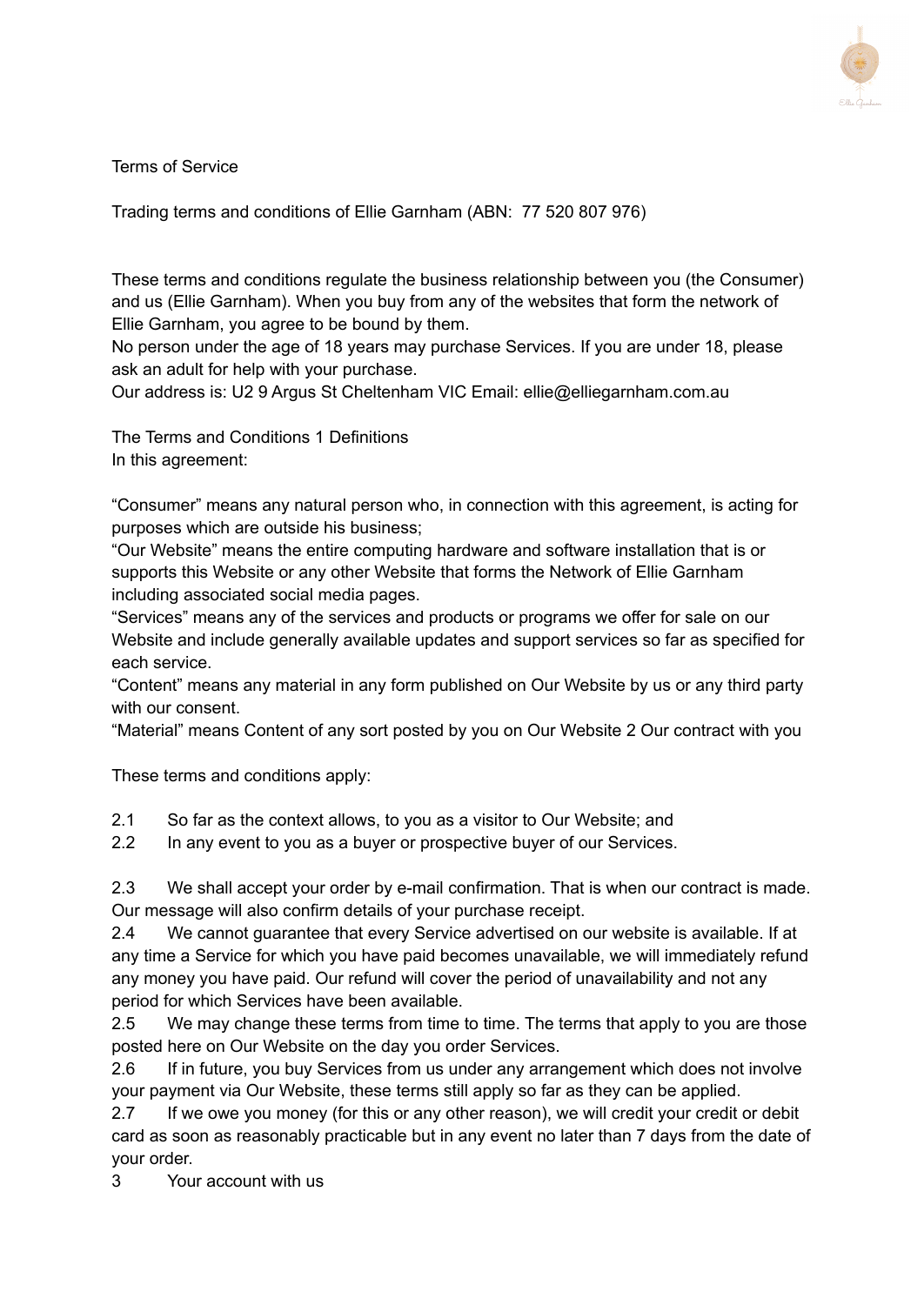

3.1 You agree that you have provided, and will continue to provide accurate, up to date, and complete information about yourself. We need this information to provide you with the Services.

3.2 If you use the website, you are responsible for maintaining the confidentiality of your account and password and for preventing any unauthorised person from using your computer.

3.3 You agree to accept responsibility for all activities that occur under your account or password. You should tell us immediately if you believe some person has accessed your account without your authority and also log in to your account and change your password. 4 Price, payment and service provision

See our separate Payment Policy document. 5 Cancellation of order

5.1 We only offer refunds in extraordinary circumstances.

5.2 If at anytime you decide to cancel your subscription and/or payments, you will lose access to your program within 24 hours.

5.3 This paragraph does not affect your rights in the event that you have a genuine and valid complaint about the way have provided the Services to you.

6 Foreign taxes, duties and import restrictions

6.1 If you are not in Australia, we have no knowledge of, and no responsibility for, the laws in your country.

6.2 You are responsible for purchasing Services which you are lawfully able to import or use and for the payment of import duties and taxes of any kind levied in your country.

7 Dissatisfaction with the Services

7.1 If for any reason you are not completely happy with your purchase, contact us immediately and tell us:

7.1.1 exactly why you think we have failed;

7.1.2 the date, if relevant, of the failure;

7.1.3 when and how you discovered the failure;

7.1.4 the result of the failure;

7.1.5 your suggestion as to action we should take to resolve the situation and restore your faith in us.

7.2 To do this, it is essential that you contact us by email at the Contact Point on Our Website.

8 Disclaimers

8.1 We or our Content suppliers may make improvements or changes to Our Website, the Content, or to any of the Services, at any time and without advance notice.

8.2 You are advised that Content may include technical inaccuracies or typographical errors. This is inevitable in any large web based business. We would be grateful if you bring to our immediate attention, any that you find.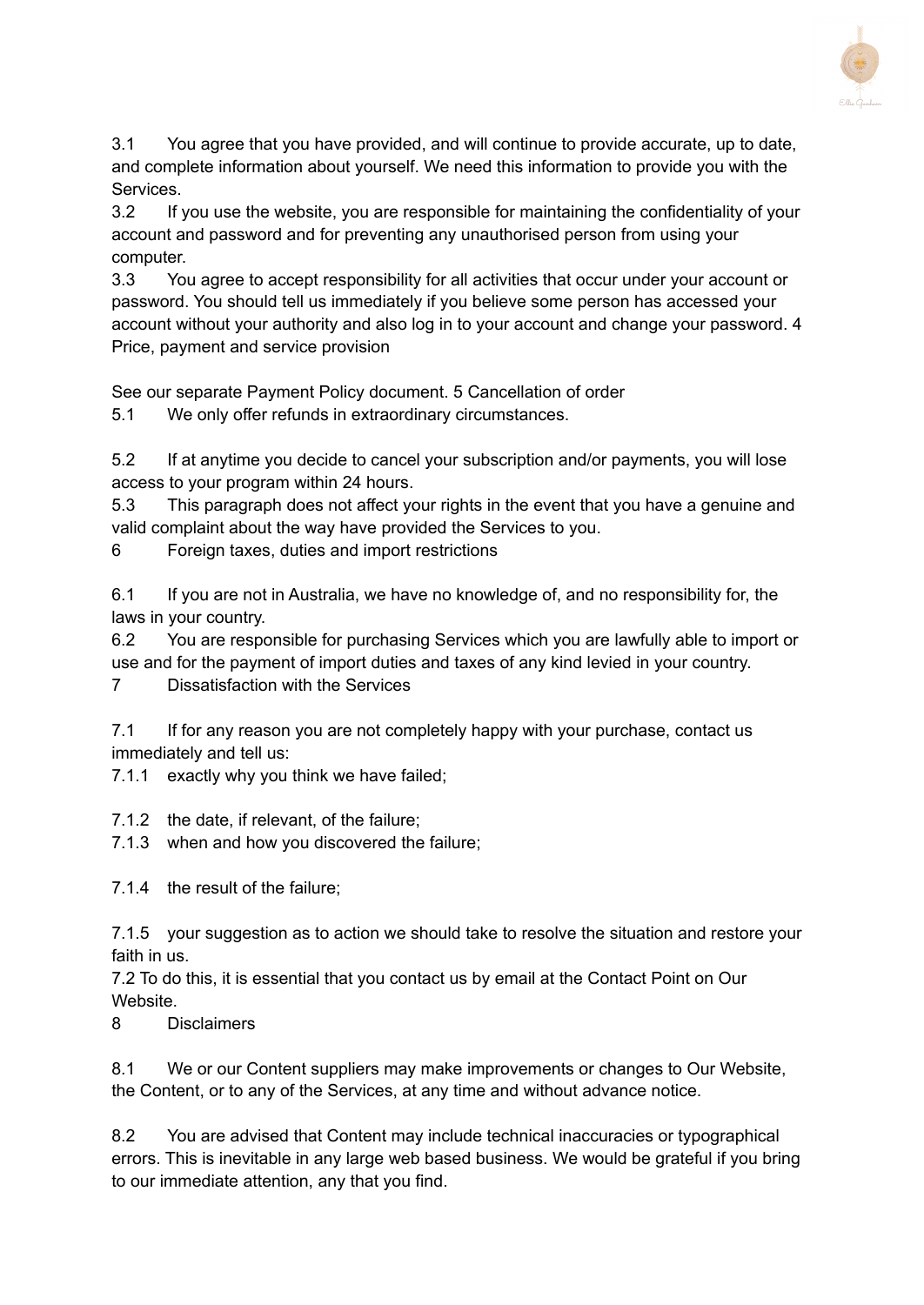

8.3 We give no warranty and make no representation, express or implied, as to:

8.3.1 the adequacy or appropriateness of the Services for your purpose;

8.3.2 the truth of any Content on Our Website published by someone other than us;

8.3.3 any implied warranty or condition as to merchantability or fitness of the Services for a purpose other than that for which the Services are commonly used;

8.3.4 compatibility of Our Website with your equipment, software or telecommunications connection.

8.4 Our Website contains links to other Internet websites outside our power and control. You acknowledge and agree that we shall not be liable in any way for the Content of any such linked website, nor for any loss or damage arising from your use of any such website.

8.5 We are not liable in any circumstances for special, indirect or consequential loss or any damages whatsoever resulting from loss of use, loss of data or loss of revenues or profits, whether in an action of contract, negligence or otherwise, arising out of or in connection with your use of Our Website or the purchase of Services.

8.6 In any event, including the event that any term or condition or obligation on our part ("Implied Term") is implied into these conditions by law, then our liability is limited to the maximum extent permitted by law, to the value of the goods or services you have purchased.

8.7 The above two sub paragraphs do not apply to a claim for personal injury. 9 Your **Material** 

9.1 If you post any Material in Our Website, you warrant that you own the copyright in it and you accept all risk and responsibility for it. You grant to us the right to edit, copy, publish, distribute, translate and otherwise use it in any medium and for any purpose.

9.2 You agree that if you do post any Material on Our Website, in doing so, you grant to us a non-exclusive, irrevocable, royalty-free, right in perpetuity to use that Material in any way whatever, throughout the World in any medium. You agree to waive your right to be identified as the author and your right to object to derogatory treatment of your Material.

9.3 You agree to perform all further acts necessary to perfect any of the above rights granted by you to us, including the execution of deeds and documents, at our request. 9.4 You represent and warrant that:

9.5 you own the rights to all of the Material that you post;

9.6 any fact stated in your Material is accurate; 10 System Security

10.1 You agree that you will not, and will not allow any other person to violate or attempt to violate any aspect of the security of Our Website.

10.2 You may not use any software tool for the purpose of extracting data from our website.

10.3 You understand that any such violation is unlawful in many jurisdictions and that any contravention of law may result in criminal prosecution.

11 Acceptable use Policy

As a condition of your use of Our Website, you agree to comply with these provisions: 11.1 You will not use or allow anyone else to use the Web Site to post or otherwise publish:

11.1.1 copyright works;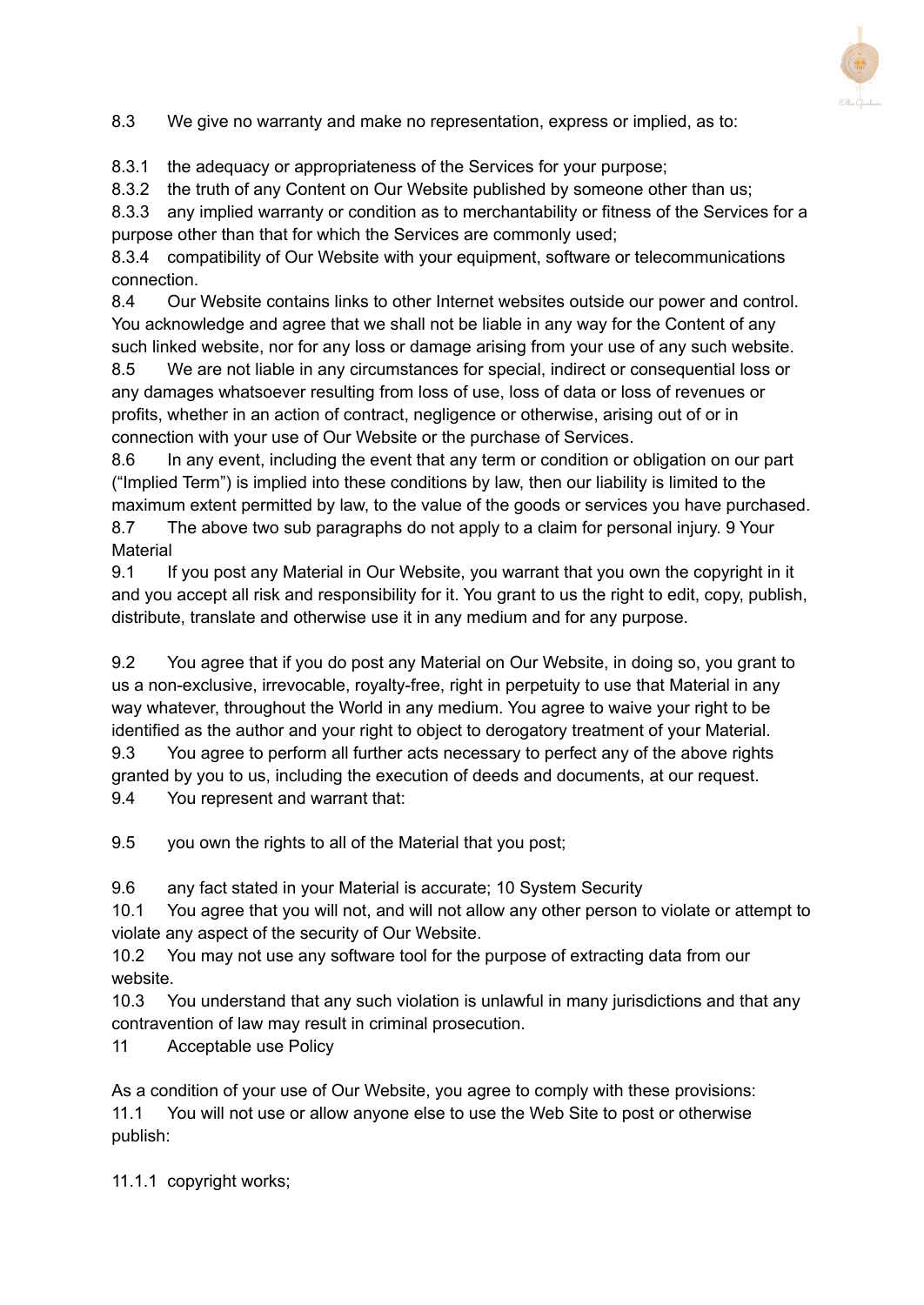

11.1.2 commercial audio, video or music files;

11.1.3 any Material which violates the law of any established jurisdiction;

11.1.4 unlicensed software;

11.1.5 software which assists in or promotes: emulators, phishing, hacking, password cracking, IP spoofing;

11.1.6 links to any of the material specified in this paragraph;

11.1.7 pornographic Material;

11.1.8 any Material promoting discrimination or animosity to any person on grounds of gender, race or colour.

11.2 You will not use the Services for spamming. Spamming includes, but is not limited to:

11.2.1 The bulk sending of unsolicited messages, or the sending of unsolicited emails which provoke complaints from recipients;

11.2.2 The sending of junk mail;

11.2.3 The use of distribution lists that include people who have not given specific permission to be included in such distribution process;

11.2.4 Excessive and repeated posting off-topic messages to newsgroups;

11.2.5 Excessive and repeated cross-posting;

11.2.6 Email harassment of another Internet user, including but not limited to, transmitting any threatening, libellous or obscene Material, or Material of any nature which could be deemed to be offensive;

11.2.7 The emailing of age inappropriate communications or content to anyone under the age of 18.

12 Confidential Information and Intellectual Property Rights

12.1 You agree to keep safe the Confidential Information and not to disclose or make available for disclosure to any person, any part of it.

12.2 We will defend the intellectual property rights in connection with our Product and Our Website, including copyright in the Content whether provided by us or by any other content provider (including copyright in: text, graphics, logos, icons, images, audio clips, digital downloads, data, and software).

12.3 We also claim copyright in the designs and compilation of all Content of Our Website. Title, ownership rights, and shall remain the sole property of us and / or the other content provider. We will strongly protect those rights in all countries.

12.4 Except as set out below, you may not copy, modify, publish, transmit, transfer or sell, reproduce, create derivative works from, distribute, perform, display, or in any way exploit any of the Content, in whole or in part.

12.5 You may not use our name or logos or trade marks or any other Content on any website of yours or that of any other person.

12.6 Subject to the other terms of this agreement, you may download or copy Content only for your own personal use, provided that you maintain all copyright and other notices contained in it. You may not store electronically any significant portion of any Content.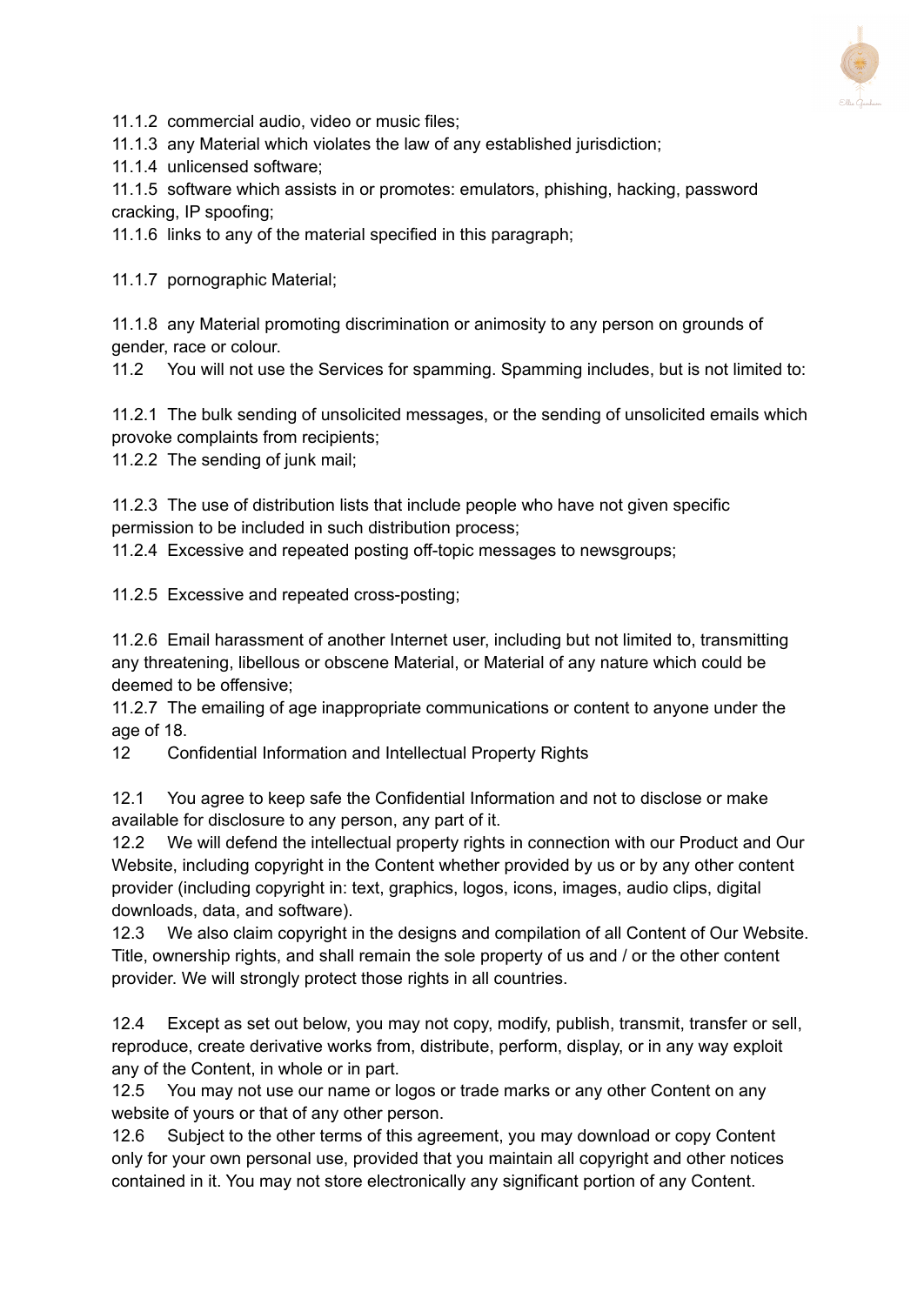

## 13 Your email address

13.1 You represent that any username or email address selected by you, when used alone or combined with a second or third level domain name, does not interfere with the rights of any third party and has not been selected for any unlawful purpose.

13.2 You acknowledge and agree that if we believe such selection does interfere with the rights of any third party or is being selected for any unlawful purpose, we may immediately suspend the use of such name or email address, and you will indemnify us for any claim or demand that arises out of your selection.

13.3 You acknowledge and agree that we shall not be liable to you in the event that we are ordered or required by a court or judicial authority, to desist from using or permitting the use of a particular domain name as part of a name or email address.

## 14 Indemnity

You agree to indemnify us against any loss, claim or demand, including reasonable lawyers' fees, made against us by any third party due to or arising in any way out of your use of Our Web Site, your posting any Material, or the infringement by you, or by any other person using your computer, of any intellectual property or Copyright other right of any person.

15 Miscellaneous provisions

15.1 When we communicate with you we do so by email, through Social Media or Facebook Messenger or, via Short Message Service (SMS) texts/Multimedia Messages (MMS) to your

mobile. You agree that any written communications including via email, text or messaging are contractually binding in the same way as properly signed and dated paper sent by post. 15.2 An initial SMS or MMS sent by Ellie Garnham to your mobile phone account will not carry any fees chargeable to you. However, your carrier's standard messaging, data and other rates and fees still apply to any messages you send, our confirmations, and all subsequent SMS correspondence and/or transmissions. At any time, you may text STOP to cancel or HELP for customer support information.

15.3 Where we provide goods or services without specific charge to you, then it (or they) is deemed to be provided free of charge, and not to be associated with any other goods or service for which a charge is made. Accordingly, there is no contractual nor other obligation upon us in respect of those goods or service.

15.4 Nothing in this agreement or on Our Website shall confer on any third party any benefit or obligation.

15.5 If any of these terms is at any time held by any jurisdiction to be void, invalid or unenforceable, then it shall be treated as changed or reduced, only to the extent minimally necessary to bring it within the laws of that jurisdiction and to prevent it from being void and it shall be binding in that changed or reduced form. Subject to that, each provision shall be interpreted as severable and shall not in any way affect any other of these terms.

15.6 No waiver by us, in exercising any right, power or provision in this agreement shall operate as a waiver of any other right or of that same right at a future time; nor shall any delay in exercise of any power or right be interpreted as a waiver.

15.7 In the event of a dispute arising out of or in connection with these terms or any contract between you and us, then you agree to attempt to settle the dispute by engaging in good faith with us in a process of mediation before commencing arbitration or litigation.